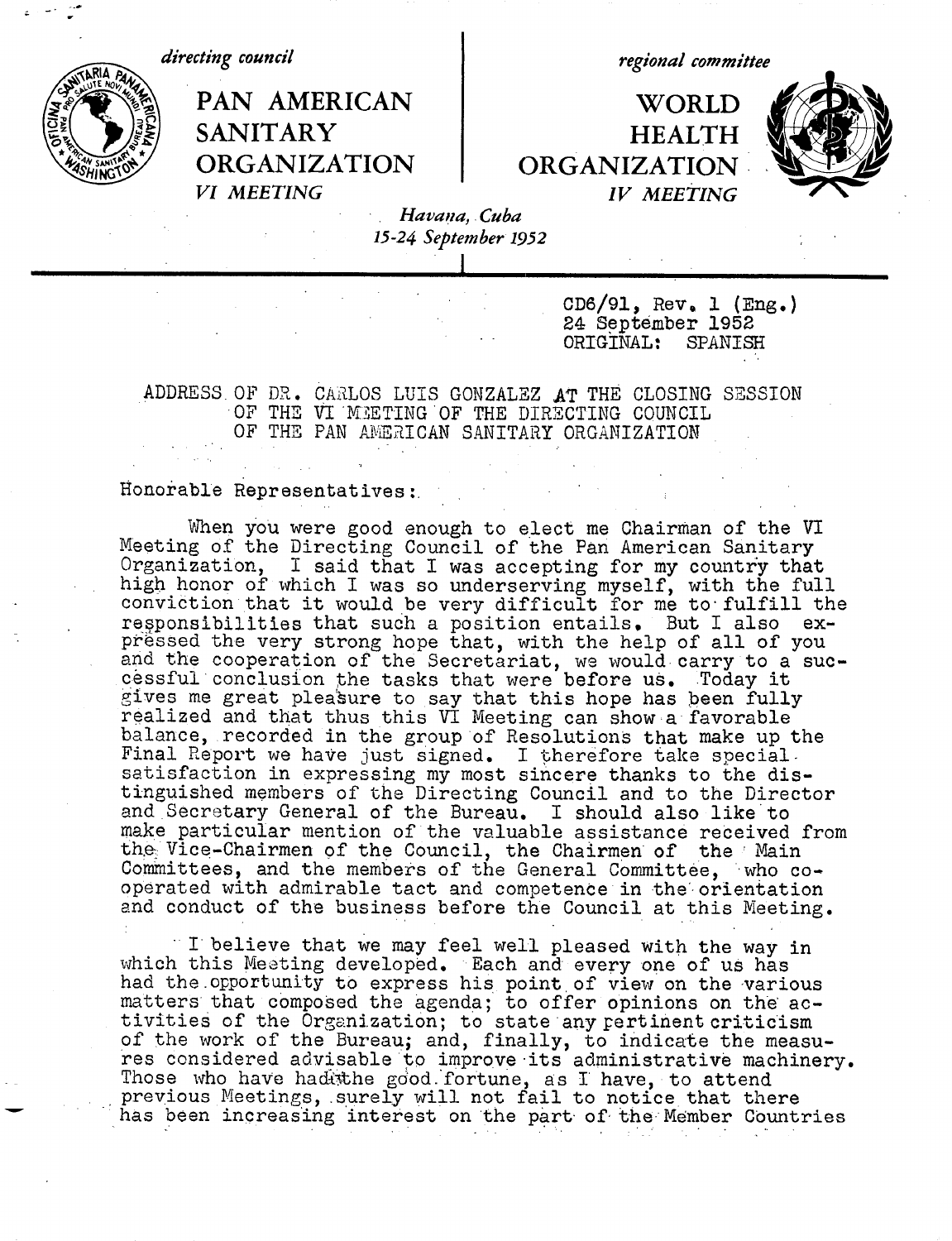CD6/91, Rev. 1 (Eng.) Page 2

in knowing the work of the Organization better and supervising it more thoroughly, a laudable and wise attitude, for our Governments and peoples are the interested parties who are affected by the way in which the Pan American Sanitary Bureau administers the programs, performs the services entrusted to it by the Constitution or assigned to it by mandate of its governing bodies, and utilizes the resources contributed by the Government s.

But. the beneficial results of this Meeting are not to be seen merely in the recommendations and decisions adopted as a consequence of the discussions that have taken place in the Jommittees or in the plenary sessions. They must also be seen<br>in things not written in the minutes or reports and that cannot<br>be measured in material terms, because they belong to the<br>things of the spirit. I refer to the c ideals and face the same hard tasks in behalf of public health;<br>and to the environment that was so propitious for frank and calm<br>expression of the desires, the worries, and the hopes that we<br>public health men all carry dee

Under the stimulus of this mutual understanding, the public<br>health specialists of the New World have for a long time gradual-<br>ly been developing a sense of teamwork and a growing conviction<br>of the interdependence of our co that the ideal of Pan American brotherhood, eulogized by Bolivar more than a century ago, has crystallized in greater and more concrete achievements. And this same sense of solidarity passes beyond our continental limits to project itself, with all firmness and sincerity, on a world-wide scale, through the World<br>Health Organization, for which our Pan American Sanitary Organization serves as Regional Committee and Regional Office for the Americas. It is for this reason that I consider the presence of the Director General of the World Health Organization to be of fundamental importance for the opment of the activities of both Organizations.

Gentlemen: When I took the Chair I had the honor to pres- ent, in the name of the Council, its most sincere thanks to the